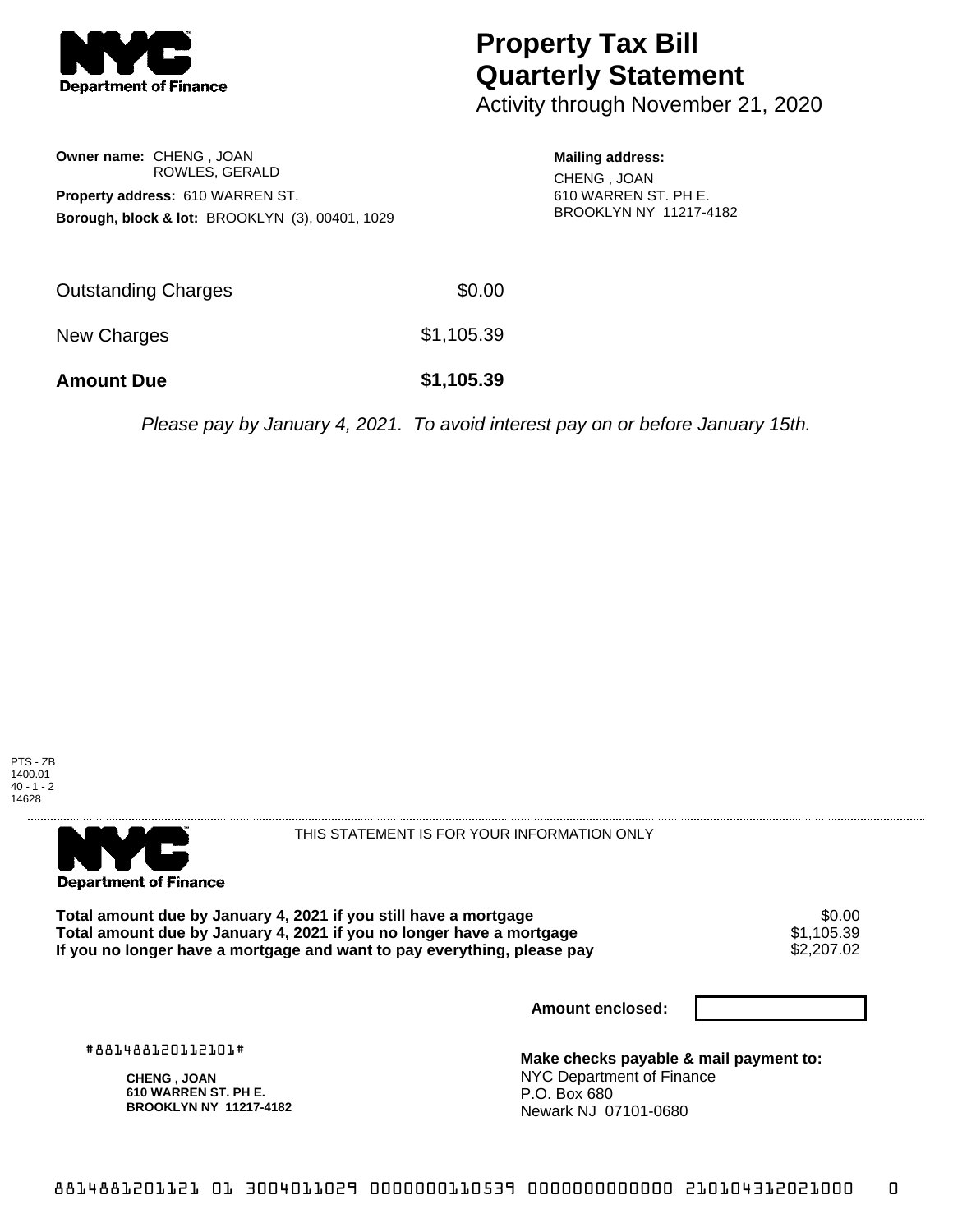

| <b>Billing Summary</b>                                                     | <b>Activity Date Due Date</b> |                     | <b>Amount</b> |
|----------------------------------------------------------------------------|-------------------------------|---------------------|---------------|
| Outstanding charges including interest and payments                        |                               |                     | \$0.00        |
| Finance-Property Tax                                                       |                               | 01/01/2021          | \$1,143.15    |
| <b>Adopted Tax Rate</b>                                                    |                               |                     | $$-37.76$     |
| <b>Total amount due</b>                                                    |                               |                     | \$1,105.39    |
| <b>Tax Year Charges Remaining</b>                                          | <b>Activity Date</b>          | <b>Due Date</b>     | Amount        |
| Finance-Property Tax                                                       |                               | 04/01/2021          | \$1,143.15    |
| Adopted Tax Rate                                                           |                               |                     | $$-37.76$     |
| Total tax year charges remaining                                           |                               |                     | \$1,105.39    |
| If you pay everything you owe by January 4, 2021, you would save:          |                               |                     | \$3.76        |
| How We Calculated Your Property Tax For July 1, 2020 Through June 30, 2021 |                               |                     |               |
|                                                                            |                               | Overall             |               |
| Tax class 2 - Residential More Than 10 Units                               |                               | <b>Tax Rate</b>     |               |
| Original tax rate billed                                                   |                               | 12.4730%            |               |
| New Tax rate                                                               |                               | 12.2670%            |               |
| <b>Estimated Market Value \$318,753</b>                                    |                               |                     |               |
|                                                                            |                               |                     | <b>Taxes</b>  |
| <b>Billable Assessed Value</b>                                             |                               | \$129,334           |               |
| 421a                                                                       |                               | $-92,674.00$        |               |
| <b>Taxable Value</b>                                                       |                               | \$36,660 x 12.2670% |               |
| <b>Tax Before Abatements and STAR</b>                                      |                               | \$4,497.08          | \$4,497.08    |
| Annual property tax                                                        |                               |                     | \$4,497.08    |
| Original property tax billed in June 2020                                  |                               |                     | \$4,572.60    |
| <b>Change In Property Tax Bill Based On New Tax Rate</b>                   |                               |                     | $$-75.52$     |

**NEW LAW:** To learn about Local Law 147, which requires residential buildings with three or more units to create a policy on smoking and share it with current and prospective tenants, visit www.nyc.gov/health/tobaccocontrol.

Please call 311 to speak to a representative to make a property tax payment by telephone.

## **Home banking payment instructions:**

- 1. **Log** into your bank or online bill pay website.
- 2. **Add** the new payee: NYC DOF Property Tax. Enter your account number, which is your boro, block and lot, as it appears here: 3-00401-1029 . You may also need to enter the address for the Department of Finance. The address is P.O. Box 680, Newark NJ 07101-0680.
- 3. **Schedule** your online payment using your checking or savings account.

## **Did Your Mailing Address Change?**

If so, please visit us at **nyc.gov/changemailingaddress** or call **311.**

When you provide a check as payment, you authorize us either to use information from your check to make a one-time electronic fund transfer from your account or to process the payment as a check transaction.